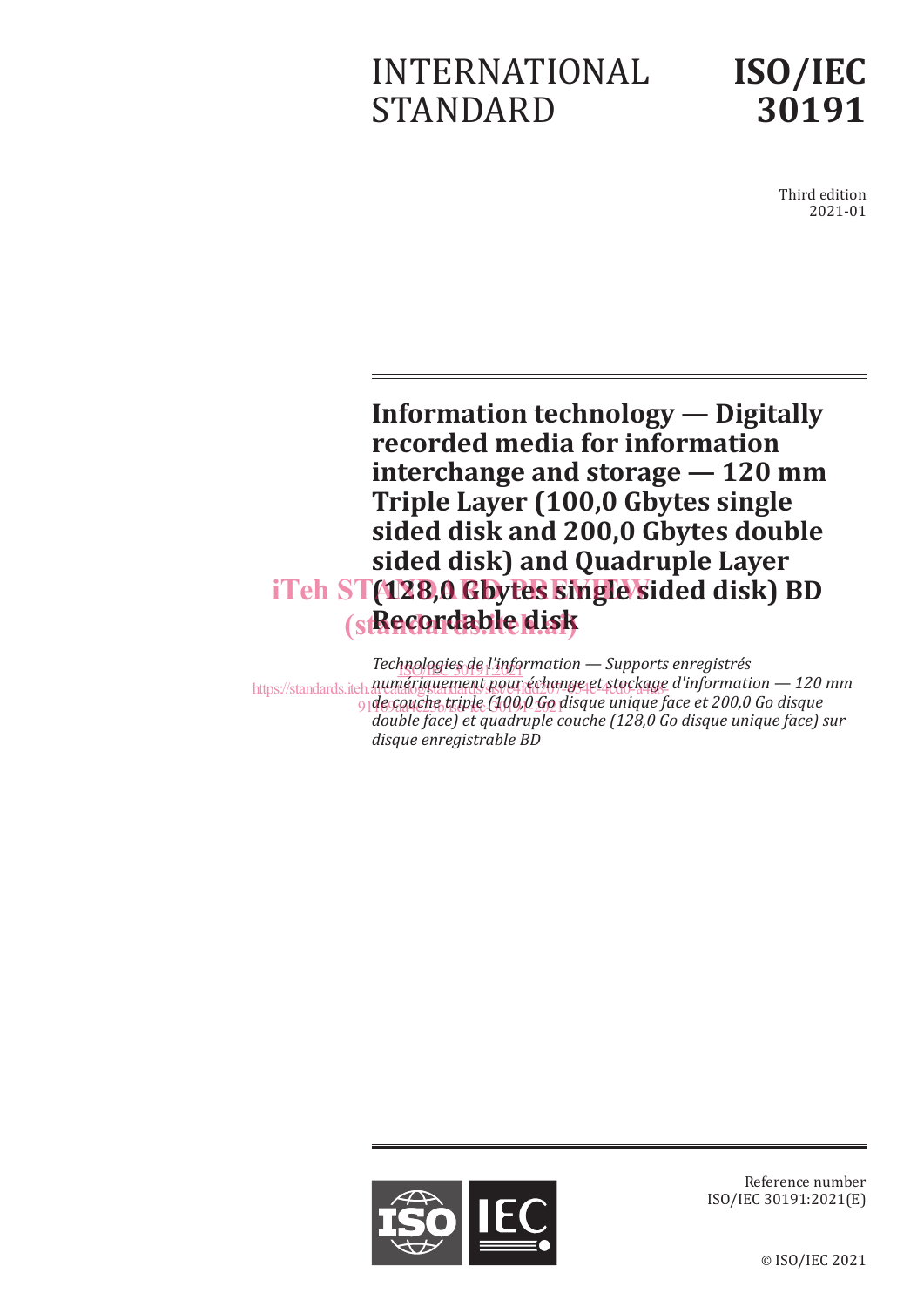## iTeh STANDARD PREVIEW (standards.iteh.ai)

ISO/IEC 30191:2021 https://standards.iteh.ai/catalog/standards/sist/e4fdd207-054c-4cd0-a4a8- 91169aa4e23b/iso-iec-30191-2021



#### **COPYRIGHT PROTECTED DOCUMENT**

#### © ISO/IEC 2021

All rights reserved. Unless otherwise specified, or required in the context of its implementation, no part of this publication may be reproduced or utilized otherwise in any form or by any means, electronic or mechanical, including photocopying, or posting on the internet or an intranet, without prior written permission. Permission can be requested from either ISO at the address below or ISO's member body in the country of the requester.

ISO copyright office CP 401 • Ch. de Blandonnet 8 CH-1214 Vernier, Geneva Phone: +41 22 749 01 11 Email: copyright@iso.org Website: www.iso.org

Published in Switzerland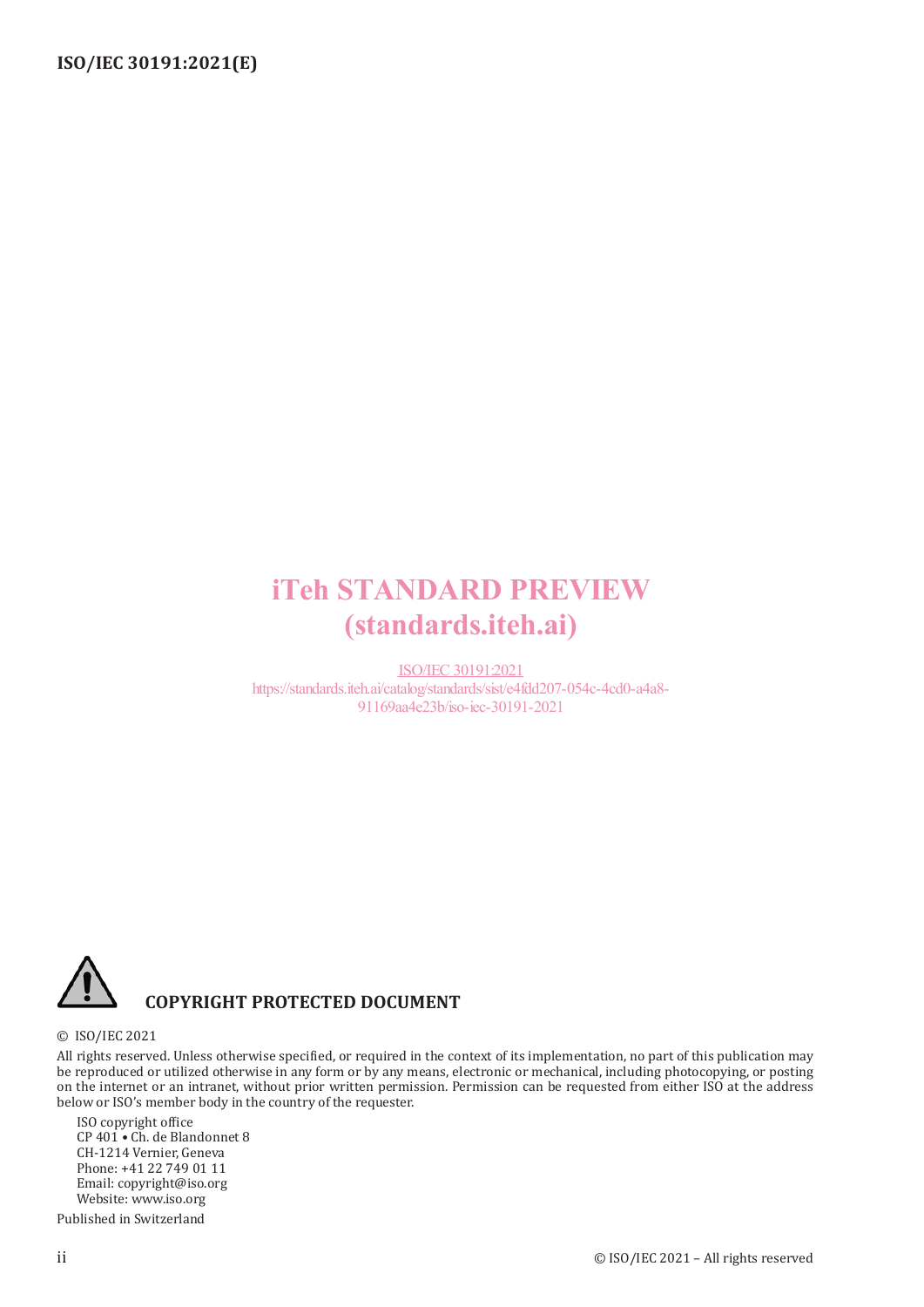| I<br>×<br>۰, |
|--------------|
|--------------|

| 1         |              |                                                                                                                                                                                                                                |  |  |  |
|-----------|--------------|--------------------------------------------------------------------------------------------------------------------------------------------------------------------------------------------------------------------------------|--|--|--|
| 2         |              |                                                                                                                                                                                                                                |  |  |  |
|           |              |                                                                                                                                                                                                                                |  |  |  |
| 3         |              |                                                                                                                                                                                                                                |  |  |  |
| 4         |              |                                                                                                                                                                                                                                |  |  |  |
| 5         |              |                                                                                                                                                                                                                                |  |  |  |
|           | 5.1<br>5.2   | Optical disk 3                                                                                                                                                                                                                 |  |  |  |
|           | 5.3          |                                                                                                                                                                                                                                |  |  |  |
|           | 5.4          |                                                                                                                                                                                                                                |  |  |  |
| 6         |              |                                                                                                                                                                                                                                |  |  |  |
|           | 6.1          |                                                                                                                                                                                                                                |  |  |  |
|           | 6.2          |                                                                                                                                                                                                                                |  |  |  |
|           | 6.3          |                                                                                                                                                                                                                                |  |  |  |
| 7         |              | General description of disk 66 and 30 and 30 and 30 and 30 and 30 and 30 and 30 and 30 and 30 and 30 and 30 and 30 and 30 and 30 and 30 and 30 and 30 and 30 and 30 and 30 and 30 and 30 and 30 and 30 and 30 and 30 and 30 an |  |  |  |
| 8         |              |                                                                                                                                                                                                                                |  |  |  |
|           | 8.1          | Environmentsh STANDARD PREVIEW TEW                                                                                                                                                                                             |  |  |  |
|           |              | Test environment<br>8.1.1                                                                                                                                                                                                      |  |  |  |
|           |              | 8.1.2<br>8.1.3                                                                                                                                                                                                                 |  |  |  |
|           |              | 8.1.4                                                                                                                                                                                                                          |  |  |  |
|           | 8.2          |                                                                                                                                                                                                                                |  |  |  |
|           | 8.3          |                                                                                                                                                                                                                                |  |  |  |
| 9         |              |                                                                                                                                                                                                                                |  |  |  |
|           | 9.1          |                                                                                                                                                                                                                                |  |  |  |
|           | 9.2          |                                                                                                                                                                                                                                |  |  |  |
|           | 9.3<br>9.4   |                                                                                                                                                                                                                                |  |  |  |
|           | 9.5          |                                                                                                                                                                                                                                |  |  |  |
|           | 9.6          |                                                                                                                                                                                                                                |  |  |  |
|           | 9.7          |                                                                                                                                                                                                                                |  |  |  |
|           | 9.8          |                                                                                                                                                                                                                                |  |  |  |
|           | 9.9<br>9.10  |                                                                                                                                                                                                                                |  |  |  |
|           |              |                                                                                                                                                                                                                                |  |  |  |
|           |              |                                                                                                                                                                                                                                |  |  |  |
|           |              | 9.10.3                                                                                                                                                                                                                         |  |  |  |
|           | 9.11         |                                                                                                                                                                                                                                |  |  |  |
|           |              |                                                                                                                                                                                                                                |  |  |  |
|           |              | 9.11.3                                                                                                                                                                                                                         |  |  |  |
|           |              |                                                                                                                                                                                                                                |  |  |  |
| <b>10</b> | 10.1         |                                                                                                                                                                                                                                |  |  |  |
|           | 10.2         |                                                                                                                                                                                                                                |  |  |  |
|           | 10.3         |                                                                                                                                                                                                                                |  |  |  |
|           | 10.4         | First transition area <b><i>matterial</i></b> 23                                                                                                                                                                               |  |  |  |
|           | 10.5<br>10.6 | Protection ring 24                                                                                                                                                                                                             |  |  |  |
|           | 10.7         |                                                                                                                                                                                                                                |  |  |  |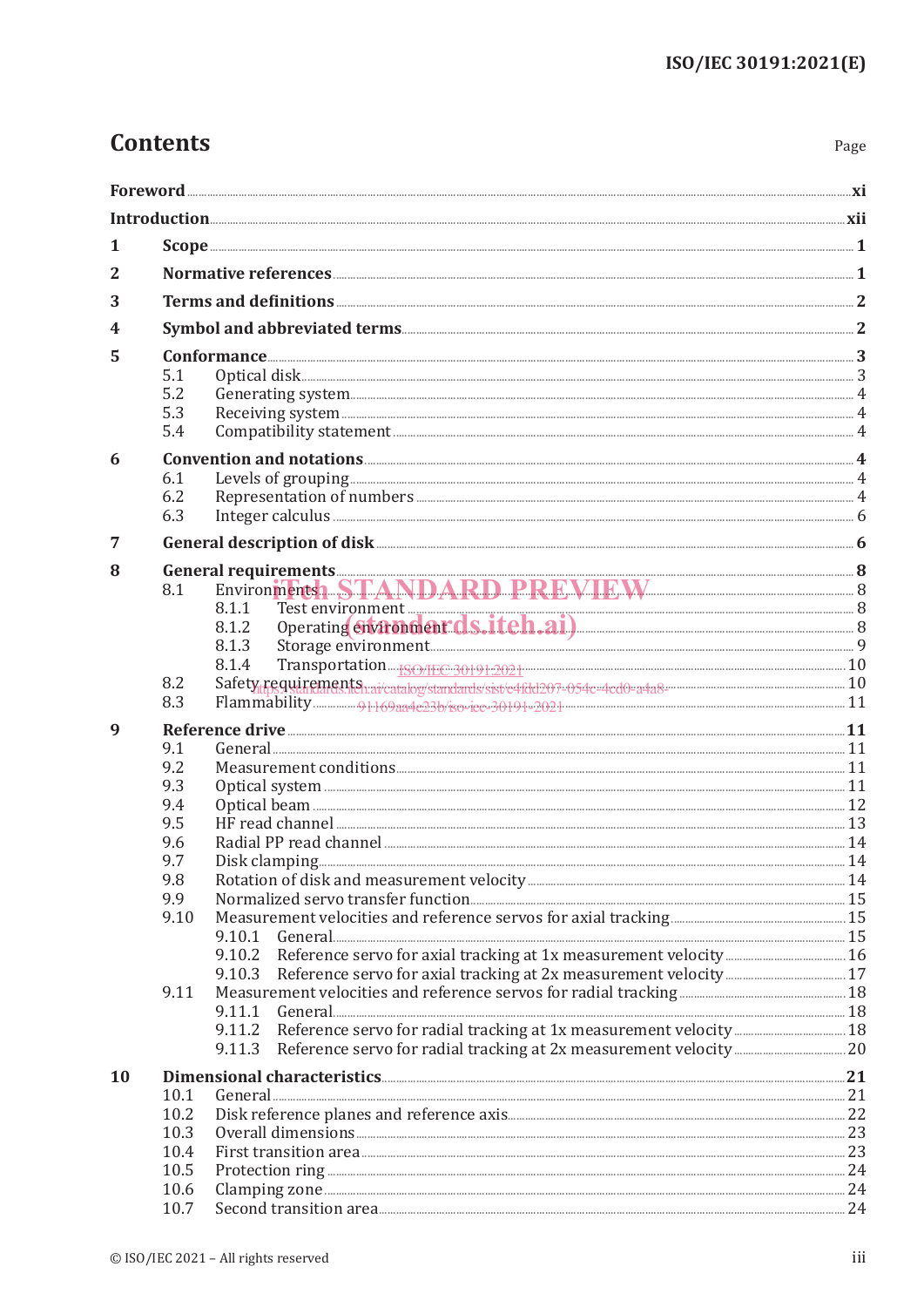|    | 10.8 |                                                                                         |  |
|----|------|-----------------------------------------------------------------------------------------|--|
|    |      | 10.8.1                                                                                  |  |
|    |      |                                                                                         |  |
|    |      |                                                                                         |  |
|    | 10.9 |                                                                                         |  |
| 11 |      | Mechanical characteristics 28 28                                                        |  |
|    | 11.1 |                                                                                         |  |
|    | 11.2 |                                                                                         |  |
|    | 11.3 |                                                                                         |  |
|    | 11.4 |                                                                                         |  |
|    |      |                                                                                         |  |
|    |      |                                                                                         |  |
|    |      |                                                                                         |  |
|    | 11.5 |                                                                                         |  |
|    |      |                                                                                         |  |
|    |      |                                                                                         |  |
|    |      |                                                                                         |  |
|    |      | 11.5.3                                                                                  |  |
|    | 11.6 |                                                                                         |  |
|    |      |                                                                                         |  |
|    |      |                                                                                         |  |
|    |      | 11.6.3                                                                                  |  |
| 12 |      | Optical characteristics in information area <b>Entitation</b> 21                        |  |
|    | 12.1 | General 21 31                                                                           |  |
|    | 12.2 | Refractive index of the transmission stacks (TS) PREVIEW EW                             |  |
|    | 12.3 | Thickness of transmission stacks (TS)                                                   |  |
|    |      | 12.3.1 Thickness of transitission stack of TL disks. a1)                                |  |
|    |      |                                                                                         |  |
|    |      |                                                                                         |  |
|    |      | 12.3.4 Example of target thickness of spacer layers for OL disks 3438 communications 34 |  |
|    | 12.4 |                                                                                         |  |
|    | 12.5 | Reflectivity of recording layers $9a\pi 4e23b$ /iso-iee-30191-2021                      |  |
|    |      |                                                                                         |  |
|    | 12.6 |                                                                                         |  |
| 13 |      |                                                                                         |  |
|    | 13.1 |                                                                                         |  |
|    | 13.2 |                                                                                         |  |
|    | 13.3 |                                                                                         |  |
|    | 13.4 |                                                                                         |  |
|    | 13.5 |                                                                                         |  |
|    | 13.6 |                                                                                         |  |
|    | 13.7 |                                                                                         |  |
|    | 13.8 |                                                                                         |  |
|    |      | 13.8.1                                                                                  |  |
|    |      | 13.8.2                                                                                  |  |
|    |      | 13.8.3                                                                                  |  |
|    | 13.9 |                                                                                         |  |
|    |      | 13.9.1                                                                                  |  |
|    |      | 13.9.2                                                                                  |  |
|    |      |                                                                                         |  |
|    |      | 13.9.3                                                                                  |  |
|    |      | 13.9.4                                                                                  |  |
|    |      |                                                                                         |  |
|    |      |                                                                                         |  |
|    |      |                                                                                         |  |
|    |      |                                                                                         |  |
|    |      |                                                                                         |  |
|    |      |                                                                                         |  |
|    |      |                                                                                         |  |
|    |      |                                                                                         |  |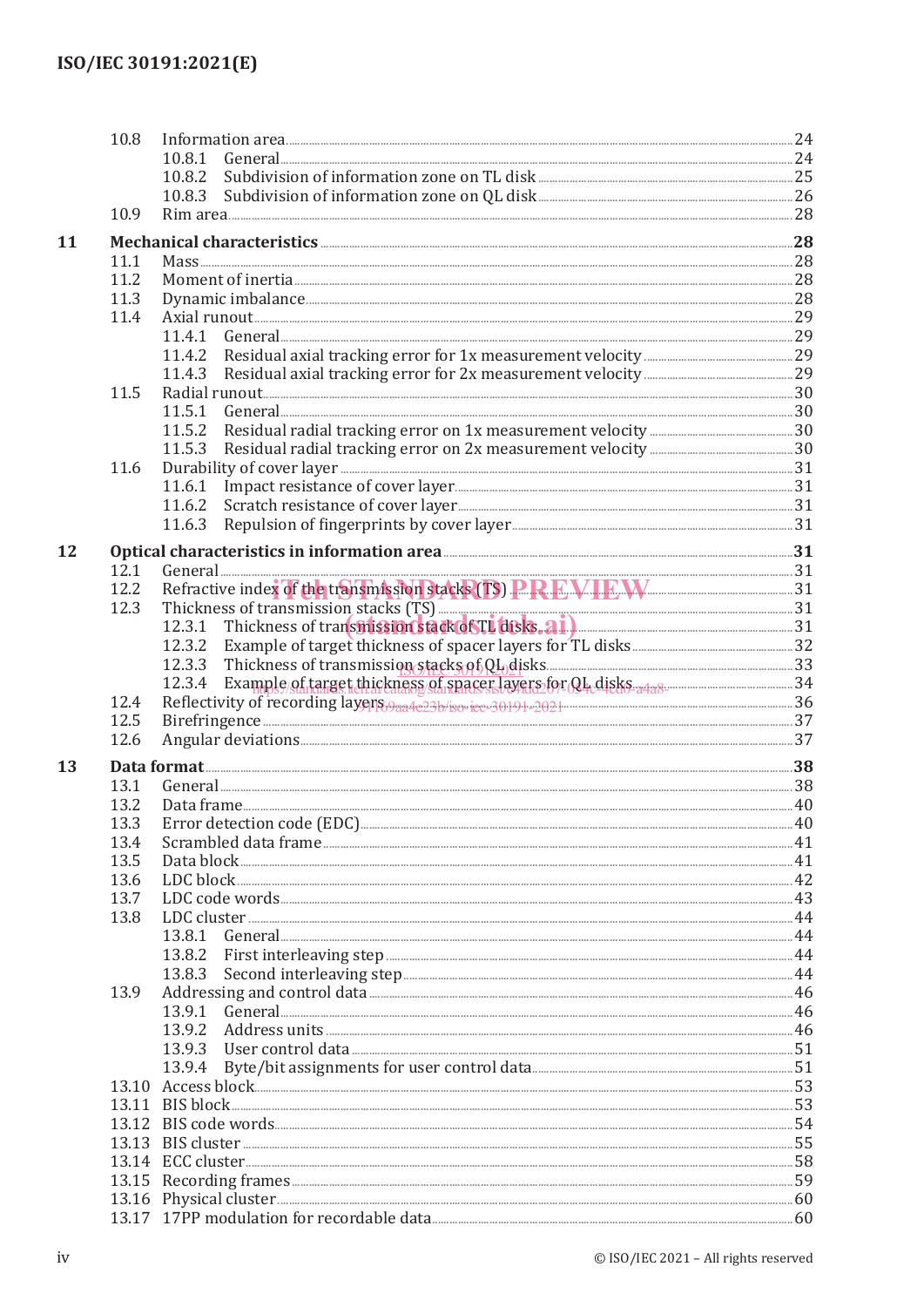|    |      | 13.17.2 Bit conversion rules <b>CONSTANDING CONSTRUCT</b>                                                                                                                                                                      |  |
|----|------|--------------------------------------------------------------------------------------------------------------------------------------------------------------------------------------------------------------------------------|--|
|    |      |                                                                                                                                                                                                                                |  |
|    |      |                                                                                                                                                                                                                                |  |
|    |      |                                                                                                                                                                                                                                |  |
|    |      |                                                                                                                                                                                                                                |  |
| 14 |      | Physical data allocation and linking <b>Exercise Allocation</b> 63                                                                                                                                                             |  |
|    | 14.1 |                                                                                                                                                                                                                                |  |
|    | 14.2 |                                                                                                                                                                                                                                |  |
|    |      | 14.2.1                                                                                                                                                                                                                         |  |
|    |      | 14.2.2                                                                                                                                                                                                                         |  |
|    |      | 14.2.3                                                                                                                                                                                                                         |  |
|    |      |                                                                                                                                                                                                                                |  |
|    | 14.3 |                                                                                                                                                                                                                                |  |
| 15 |      |                                                                                                                                                                                                                                |  |
|    | 15.1 |                                                                                                                                                                                                                                |  |
|    | 15.2 |                                                                                                                                                                                                                                |  |
|    | 15.3 |                                                                                                                                                                                                                                |  |
|    | 15.4 |                                                                                                                                                                                                                                |  |
|    |      |                                                                                                                                                                                                                                |  |
|    |      |                                                                                                                                                                                                                                |  |
|    |      | 15.4.3                                                                                                                                                                                                                         |  |
|    |      | 15.4.4                                                                                                                                                                                                                         |  |
|    | 15.5 |                                                                                                                                                                                                                                |  |
|    |      |                                                                                                                                                                                                                                |  |
|    |      |                                                                                                                                                                                                                                |  |
|    |      | Data format 71<br>Addressing and <b>tooltol data, it ch.ai</b> ) 72<br>15.5.2                                                                                                                                                  |  |
|    |      | 15.5.3<br>15.5.4                                                                                                                                                                                                               |  |
|    |      |                                                                                                                                                                                                                                |  |
|    | 15.6 |                                                                                                                                                                                                                                |  |
|    |      |                                                                                                                                                                                                                                |  |
|    |      | $1$ Modulation <sub>9</sub> of wobbles $r_{\text{iso}-\text{ice}-30191-2021}$<br>15.6.2                                                                                                                                        |  |
|    |      | 15.6.3                                                                                                                                                                                                                         |  |
|    | 15.7 |                                                                                                                                                                                                                                |  |
|    |      | General 29<br>15.7.1                                                                                                                                                                                                           |  |
|    |      | 15.7.2                                                                                                                                                                                                                         |  |
|    |      | 15.7.3                                                                                                                                                                                                                         |  |
|    |      | 15.7.4                                                                                                                                                                                                                         |  |
|    |      |                                                                                                                                                                                                                                |  |
|    | 15.8 | Disk information in ADIP aux frame <b>Example 2018</b> 2014 2015 2016                                                                                                                                                          |  |
|    |      | 15.8.1                                                                                                                                                                                                                         |  |
|    |      | 15.8.2                                                                                                                                                                                                                         |  |
|    |      | 15.8.3                                                                                                                                                                                                                         |  |
| 16 |      |                                                                                                                                                                                                                                |  |
|    | 16.1 | General 237 Constant Communication (Sensitive Constant Communication Communication Communication Communication Communication Communication Communication (Sensitive Communication Communication Communication Communication Co |  |
|    | 16.2 |                                                                                                                                                                                                                                |  |
|    | 16.3 |                                                                                                                                                                                                                                |  |
|    |      |                                                                                                                                                                                                                                |  |
| 17 |      | Layout of recordable area of information zone <b>Manual Equation</b> 2010 137                                                                                                                                                  |  |
| 18 |      |                                                                                                                                                                                                                                |  |
|    | 18.1 | General 246                                                                                                                                                                                                                    |  |
|    | 18.2 |                                                                                                                                                                                                                                |  |
|    |      | 18.2.1                                                                                                                                                                                                                         |  |
|    |      |                                                                                                                                                                                                                                |  |
|    |      | 18.2.3                                                                                                                                                                                                                         |  |
|    | 18.3 |                                                                                                                                                                                                                                |  |
|    |      | Protection zone 2. 2008 157<br>18.3.1                                                                                                                                                                                          |  |
|    |      | 18.3.2                                                                                                                                                                                                                         |  |
|    |      |                                                                                                                                                                                                                                |  |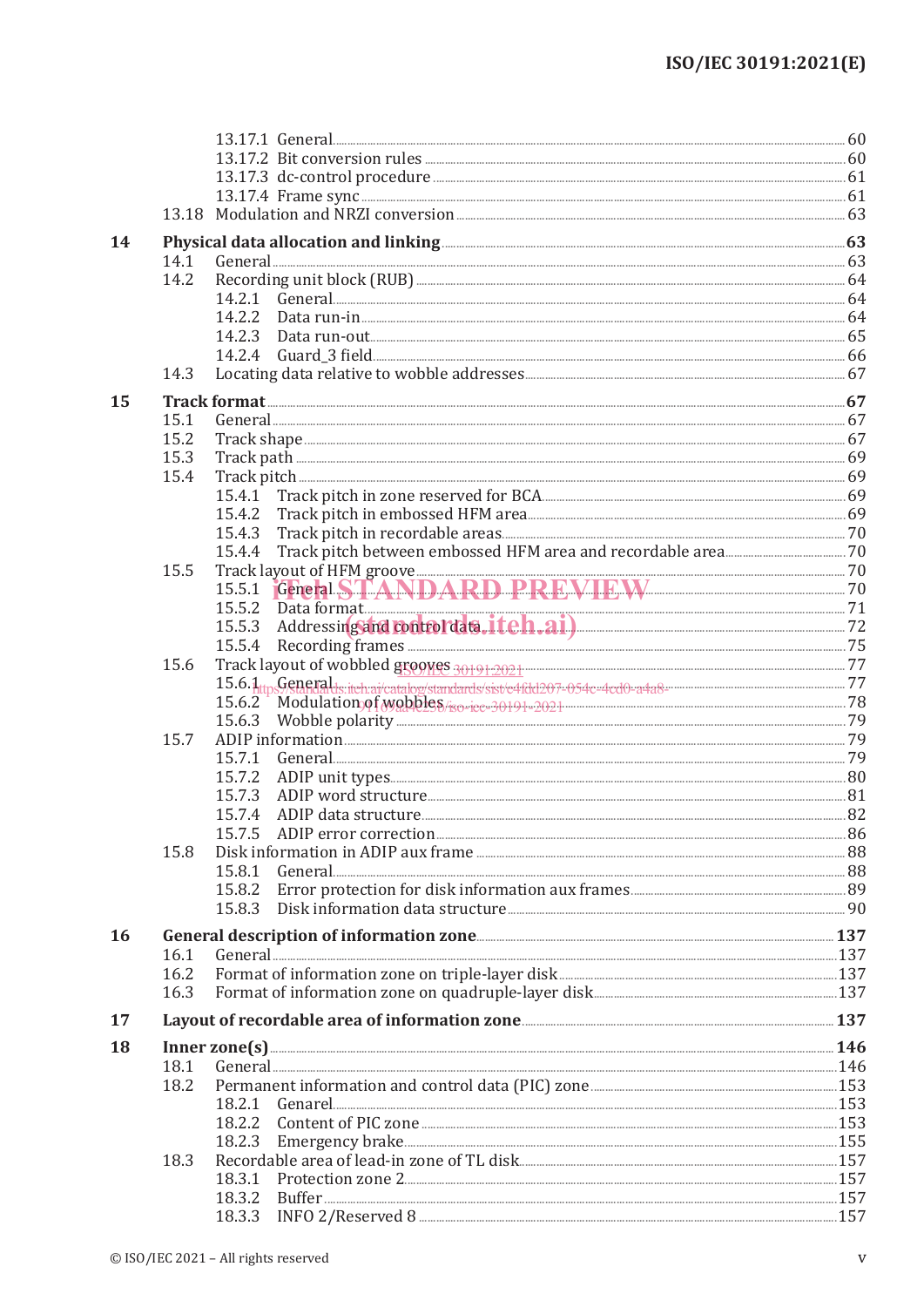|      | 18.3.4                                                                                                                                                                                                                         |  |
|------|--------------------------------------------------------------------------------------------------------------------------------------------------------------------------------------------------------------------------------|--|
|      | 18.3.5                                                                                                                                                                                                                         |  |
|      | 18.3.6                                                                                                                                                                                                                         |  |
|      | 18.3.7                                                                                                                                                                                                                         |  |
|      | 18.3.8                                                                                                                                                                                                                         |  |
|      | 18.3.9                                                                                                                                                                                                                         |  |
|      |                                                                                                                                                                                                                                |  |
|      |                                                                                                                                                                                                                                |  |
|      |                                                                                                                                                                                                                                |  |
|      |                                                                                                                                                                                                                                |  |
|      | 160 18.3.13 OPC 0/OPC 0 buffer 3.0 200 160 160                                                                                                                                                                                 |  |
|      |                                                                                                                                                                                                                                |  |
|      |                                                                                                                                                                                                                                |  |
|      | 160 mHz 160 mHz 160 mHz 160 mm in the creation of the content of the control of the content of the content of the content of the content of the content of the content of the content of the content of the content of the con |  |
|      | 161 18.3.17 INFO 1/DMA 1                                                                                                                                                                                                       |  |
|      |                                                                                                                                                                                                                                |  |
|      | 161 THE STATE OF THE STATE OF THE STATE OF THE STATE OF THE STATE OF THE STATE OF THE STATE OF THE STATE OF THE STATE OF THE STATE OF THE STATE OF THE STATE OF THE STATE OF THE STATE OF THE STATE OF THE STATE OF THE STATE  |  |
| 18.4 |                                                                                                                                                                                                                                |  |
|      | 18.4.1                                                                                                                                                                                                                         |  |
|      | 18.4.2                                                                                                                                                                                                                         |  |
|      | 18.4.3                                                                                                                                                                                                                         |  |
|      | 18.4.4                                                                                                                                                                                                                         |  |
|      | 18.4.5                                                                                                                                                                                                                         |  |
|      | 18.4.6                                                                                                                                                                                                                         |  |
|      | 18.4.7                                                                                                                                                                                                                         |  |
|      | INFO 2/Reserved 5<br>INFO 2/PAC 2. STANDARD PREVIEW 162<br>18.4.8                                                                                                                                                              |  |
|      | 18.4.9 INFO 2/DMA 2 18.4.10 INFO 2/Control data 2 <b>nd ard stitch.ai</b> ) 162                                                                                                                                                |  |
|      |                                                                                                                                                                                                                                |  |
|      |                                                                                                                                                                                                                                |  |
|      |                                                                                                                                                                                                                                |  |
|      | 163 Reserved standards itch ai/catalog/standards/sist/c4fdd207-054c-4cd0-a4a8-                                                                                                                                                 |  |
|      |                                                                                                                                                                                                                                |  |
|      |                                                                                                                                                                                                                                |  |
|      |                                                                                                                                                                                                                                |  |
|      | 163 18.4.17 INFO 1/Control data 1                                                                                                                                                                                              |  |
|      |                                                                                                                                                                                                                                |  |
| 18.5 |                                                                                                                                                                                                                                |  |
|      |                                                                                                                                                                                                                                |  |
|      |                                                                                                                                                                                                                                |  |
|      | 18.5.3                                                                                                                                                                                                                         |  |
|      | 18.5.4                                                                                                                                                                                                                         |  |
|      | 18.5.5                                                                                                                                                                                                                         |  |
|      | 18.5.6                                                                                                                                                                                                                         |  |
|      | 18.5.7                                                                                                                                                                                                                         |  |
|      | 18.5.8                                                                                                                                                                                                                         |  |
|      |                                                                                                                                                                                                                                |  |
|      |                                                                                                                                                                                                                                |  |
|      |                                                                                                                                                                                                                                |  |
|      |                                                                                                                                                                                                                                |  |
|      |                                                                                                                                                                                                                                |  |
|      | 164 meter metal-manuscription and the set of the set of the set of the set of the set of the set of the set of the set of the set of the set of the set of the set of the set of the set of the set of the set of the set of t |  |
|      |                                                                                                                                                                                                                                |  |
|      |                                                                                                                                                                                                                                |  |
|      |                                                                                                                                                                                                                                |  |
|      |                                                                                                                                                                                                                                |  |
|      | 18.5.19 INFO 1/Reserved <b>Manual Accord 2016</b> 165                                                                                                                                                                          |  |
| 18.6 |                                                                                                                                                                                                                                |  |
|      |                                                                                                                                                                                                                                |  |
|      |                                                                                                                                                                                                                                |  |
|      |                                                                                                                                                                                                                                |  |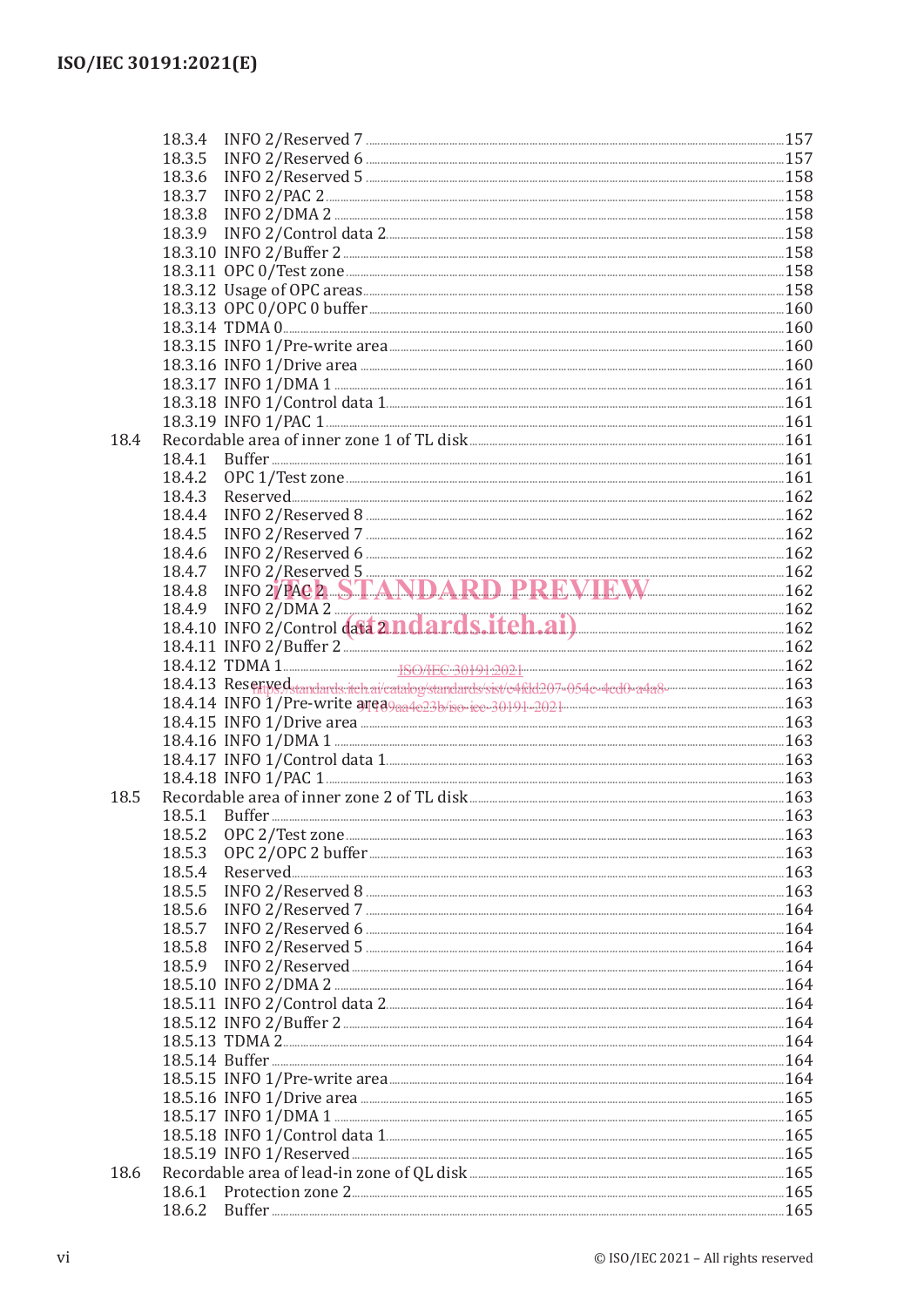|      | 18.6.3 |                                                                                                                                                                                                                                |  |
|------|--------|--------------------------------------------------------------------------------------------------------------------------------------------------------------------------------------------------------------------------------|--|
|      | 18.6.4 |                                                                                                                                                                                                                                |  |
|      | 18.6.5 | INFO 2/Reserved 6 [2012] [2013] [2013] [2013] [2013] [2013] [2014] [2014] [2014] [2014] [2014] [2014] [2014] [3014] [2014] [2014] [2014] [2014] [2014] [2014] [2014] [2014] [2014] [2014] [2014] [2014] [2014] [2014] [2014] [ |  |
|      | 18.6.6 |                                                                                                                                                                                                                                |  |
|      | 18.6.7 |                                                                                                                                                                                                                                |  |
|      | 18.6.8 |                                                                                                                                                                                                                                |  |
|      |        |                                                                                                                                                                                                                                |  |
|      |        |                                                                                                                                                                                                                                |  |
|      |        |                                                                                                                                                                                                                                |  |
|      |        |                                                                                                                                                                                                                                |  |
|      |        |                                                                                                                                                                                                                                |  |
|      |        |                                                                                                                                                                                                                                |  |
|      |        |                                                                                                                                                                                                                                |  |
|      |        |                                                                                                                                                                                                                                |  |
|      |        |                                                                                                                                                                                                                                |  |
|      |        |                                                                                                                                                                                                                                |  |
| 18.7 |        |                                                                                                                                                                                                                                |  |
|      | 18.7.1 |                                                                                                                                                                                                                                |  |
|      | 18.7.2 |                                                                                                                                                                                                                                |  |
|      | 18.7.3 |                                                                                                                                                                                                                                |  |
|      | 18.7.4 |                                                                                                                                                                                                                                |  |
|      | 18.7.5 |                                                                                                                                                                                                                                |  |
|      | 18.7.6 |                                                                                                                                                                                                                                |  |
|      | 18.7.7 |                                                                                                                                                                                                                                |  |
|      | 18.7.8 |                                                                                                                                                                                                                                |  |
|      | 18.7.9 | INFO 2/DMA 2 167                                                                                                                                                                                                               |  |
|      |        |                                                                                                                                                                                                                                |  |
|      |        | 18.7.10 INFO 2/Buffer 2 168                                                                                                                                                                                                    |  |
|      |        |                                                                                                                                                                                                                                |  |
|      |        |                                                                                                                                                                                                                                |  |
|      |        |                                                                                                                                                                                                                                |  |
|      |        |                                                                                                                                                                                                                                |  |
|      |        |                                                                                                                                                                                                                                |  |
|      |        |                                                                                                                                                                                                                                |  |
|      |        |                                                                                                                                                                                                                                |  |
| 18.8 |        |                                                                                                                                                                                                                                |  |
|      | 18.8.1 |                                                                                                                                                                                                                                |  |
|      | 18.8.2 |                                                                                                                                                                                                                                |  |
|      |        | 18.8.3 INFO 2/Reserved 7                                                                                                                                                                                                       |  |
|      |        |                                                                                                                                                                                                                                |  |
|      | 18.8.5 |                                                                                                                                                                                                                                |  |
|      | 18.8.6 |                                                                                                                                                                                                                                |  |
|      | 18.8.7 |                                                                                                                                                                                                                                |  |
|      | 18.8.8 |                                                                                                                                                                                                                                |  |
|      | 18.8.9 |                                                                                                                                                                                                                                |  |
|      |        |                                                                                                                                                                                                                                |  |
|      |        |                                                                                                                                                                                                                                |  |
|      |        |                                                                                                                                                                                                                                |  |
|      |        |                                                                                                                                                                                                                                |  |
|      |        |                                                                                                                                                                                                                                |  |
|      |        |                                                                                                                                                                                                                                |  |
|      |        |                                                                                                                                                                                                                                |  |
|      |        |                                                                                                                                                                                                                                |  |
|      |        |                                                                                                                                                                                                                                |  |
|      |        |                                                                                                                                                                                                                                |  |
|      |        |                                                                                                                                                                                                                                |  |
| 18.9 |        |                                                                                                                                                                                                                                |  |
|      | 18.9.1 |                                                                                                                                                                                                                                |  |
|      | 18.9.2 |                                                                                                                                                                                                                                |  |
|      | 18.9.3 |                                                                                                                                                                                                                                |  |
|      |        |                                                                                                                                                                                                                                |  |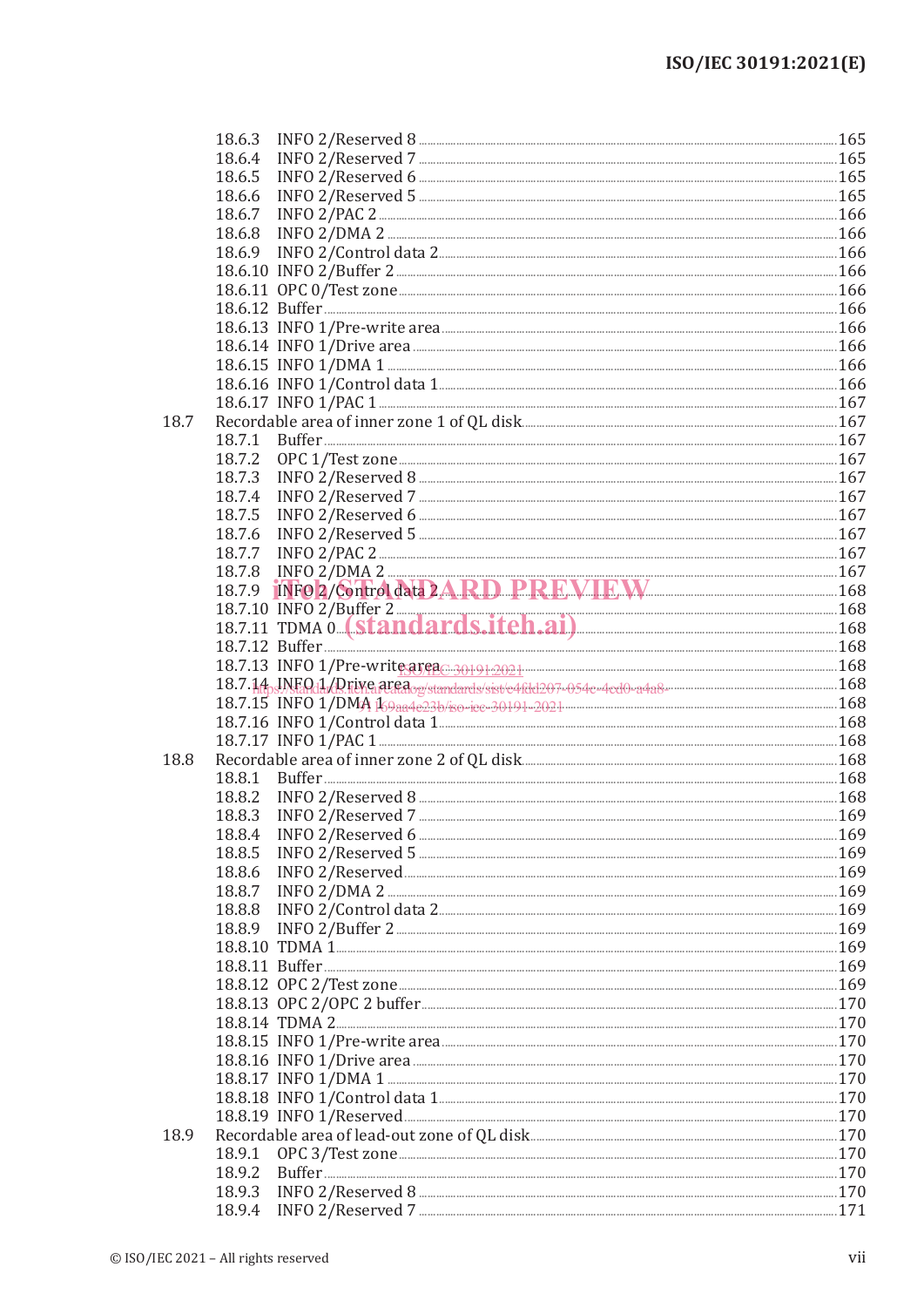|    |      | 18.9.5                                                                                                                                                                                                                                         |  |
|----|------|------------------------------------------------------------------------------------------------------------------------------------------------------------------------------------------------------------------------------------------------|--|
|    |      | 18.9.6                                                                                                                                                                                                                                         |  |
|    |      | 18.9.7                                                                                                                                                                                                                                         |  |
|    |      | 18.9.8                                                                                                                                                                                                                                         |  |
|    |      | 18.9.9                                                                                                                                                                                                                                         |  |
|    |      |                                                                                                                                                                                                                                                |  |
|    |      |                                                                                                                                                                                                                                                |  |
|    |      |                                                                                                                                                                                                                                                |  |
|    |      |                                                                                                                                                                                                                                                |  |
|    |      |                                                                                                                                                                                                                                                |  |
|    |      |                                                                                                                                                                                                                                                |  |
|    |      |                                                                                                                                                                                                                                                |  |
| 19 |      | Data zone <b>172</b>                                                                                                                                                                                                                           |  |
| 20 |      |                                                                                                                                                                                                                                                |  |
|    | 20.1 |                                                                                                                                                                                                                                                |  |
|    | 20.2 |                                                                                                                                                                                                                                                |  |
|    |      | 20.2.1                                                                                                                                                                                                                                         |  |
|    |      | 20.2.2                                                                                                                                                                                                                                         |  |
|    |      | 20.2.3                                                                                                                                                                                                                                         |  |
|    |      | Angular buffer <b>contract of the contract of the contract of the contract of the contract of the contract of the contract of the contract of the contract of the contract of the contract of the contract of the contract of th</b><br>20.2.4 |  |
|    |      | 20.2.5                                                                                                                                                                                                                                         |  |
|    |      | 20.2.6                                                                                                                                                                                                                                         |  |
|    |      | 20.2.7                                                                                                                                                                                                                                         |  |
|    |      | DCZ 0/Test zone, DCZ 1/Test zone, DCZ 2/Test zone and DCZ 3/Test zone  174<br>20.2.8                                                                                                                                                           |  |
|    |      |                                                                                                                                                                                                                                                |  |
|    |      | 20.2.9 Usage of DCZ area 174<br>20.2.10 Protection zone 3 Standards.itch.ai) 176                                                                                                                                                               |  |
|    |      |                                                                                                                                                                                                                                                |  |
| 21 |      | Physical access control clusters (176<br>21.1 General SO/IEC 30191:2021<br>21.2 Layout of PACtrolleandards.iteh.ai/catalog/standards/sist/e4fdd207-054c-4cd0-a4a8- 177<br>21.2 177                                                             |  |
|    |      |                                                                                                                                                                                                                                                |  |
|    |      |                                                                                                                                                                                                                                                |  |
|    | 21.3 | General structure of PAC clusters and engage of the contract of PAC clusters and the contract of PAC clusters and the contract of PAC clusters and the contract of PAC clusters and the contract of PAC clusters and the contr                 |  |
|    | 21.4 |                                                                                                                                                                                                                                                |  |
| 22 |      |                                                                                                                                                                                                                                                |  |
|    | 22.1 | General 281 181                                                                                                                                                                                                                                |  |
|    | 22.2 |                                                                                                                                                                                                                                                |  |
|    |      |                                                                                                                                                                                                                                                |  |
|    |      | 22.2.2                                                                                                                                                                                                                                         |  |
|    |      | 22.2.3                                                                                                                                                                                                                                         |  |
|    |      | 22.2.4                                                                                                                                                                                                                                         |  |
|    |      | 22.2.5                                                                                                                                                                                                                                         |  |
|    | 22.3 |                                                                                                                                                                                                                                                |  |
|    |      | 22.3.1<br>General 233                                                                                                                                                                                                                          |  |
|    |      | 22.3.2                                                                                                                                                                                                                                         |  |
|    | 22.4 |                                                                                                                                                                                                                                                |  |
|    |      | 22.4.1                                                                                                                                                                                                                                         |  |
|    |      | 22.4.2                                                                                                                                                                                                                                         |  |
|    |      | 22.4.3                                                                                                                                                                                                                                         |  |
|    |      | 22.4.4                                                                                                                                                                                                                                         |  |
|    |      | 22.4.5                                                                                                                                                                                                                                         |  |
|    |      | 22.4.6                                                                                                                                                                                                                                         |  |
|    | 22.5 |                                                                                                                                                                                                                                                |  |
|    |      | 22.5.1                                                                                                                                                                                                                                         |  |
|    |      | 22.5.2                                                                                                                                                                                                                                         |  |
|    |      | 22.5.3                                                                                                                                                                                                                                         |  |
|    |      | Pre-recorded INFO 2/Reserved 5, Reserved 8 and Pre-recorded INFO 1/<br>22.5.4                                                                                                                                                                  |  |
|    |      |                                                                                                                                                                                                                                                |  |
|    |      | 22.5.5                                                                                                                                                                                                                                         |  |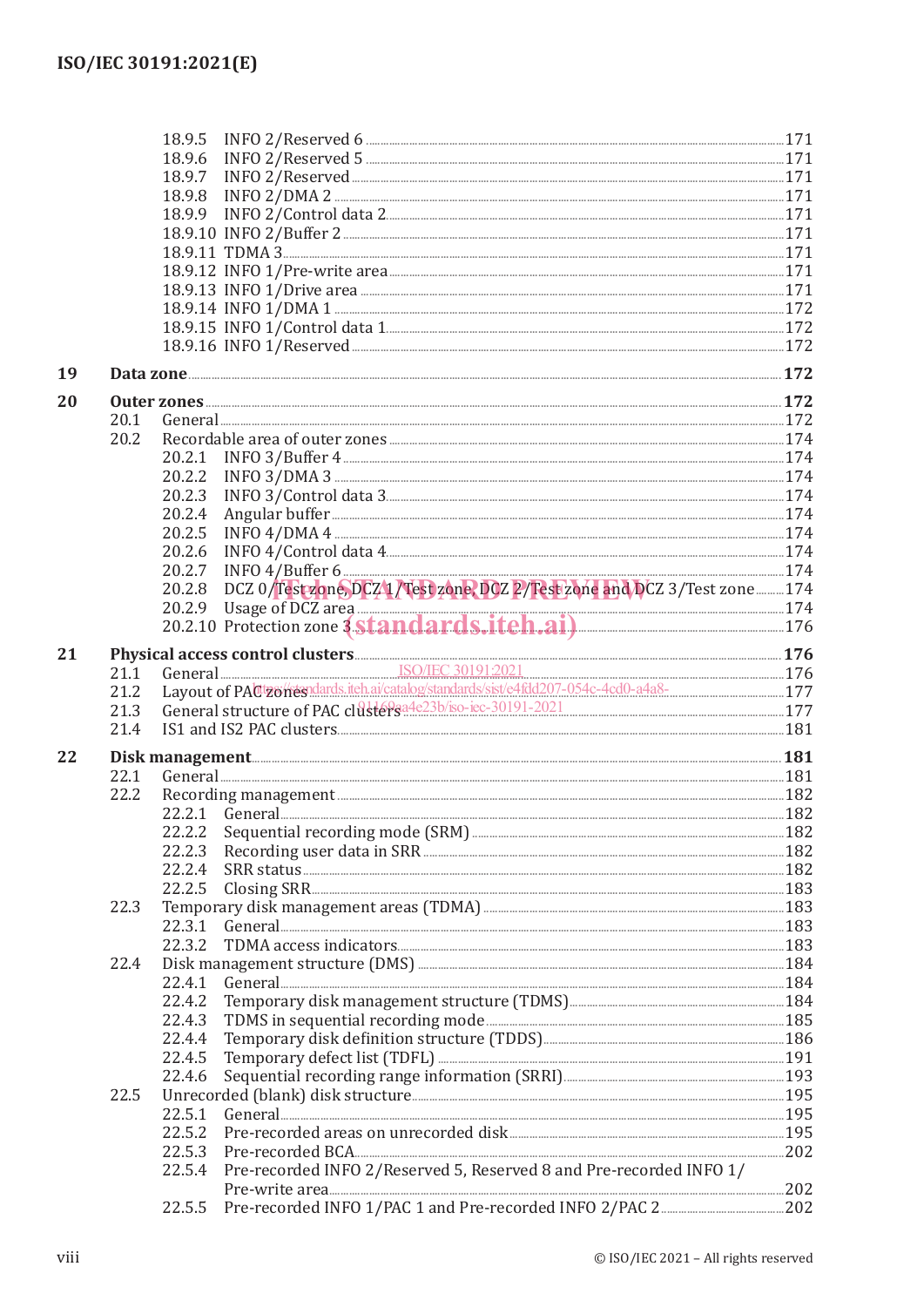|    |      | 22.5.6 OPC 0/Test zone, OPC 1/Test zone, OPC 2/Test zone and OPC 3/Test zone 202                                                                                                                                                    |      |
|----|------|-------------------------------------------------------------------------------------------------------------------------------------------------------------------------------------------------------------------------------------|------|
|    |      | 22.5.7                                                                                                                                                                                                                              |      |
|    |      | 22.5.8                                                                                                                                                                                                                              |      |
|    | 22.6 |                                                                                                                                                                                                                                     |      |
|    |      | 22.6.1                                                                                                                                                                                                                              |      |
|    |      | 22.6.2                                                                                                                                                                                                                              |      |
|    |      | 22.6.3                                                                                                                                                                                                                              |      |
| 23 |      |                                                                                                                                                                                                                                     |      |
| 24 |      |                                                                                                                                                                                                                                     |      |
| 25 | 25.1 | Method of testing for grooved area<br>General 208 208                                                                                                                                                                               |      |
|    | 25.2 |                                                                                                                                                                                                                                     |      |
|    | 25.3 |                                                                                                                                                                                                                                     |      |
|    |      |                                                                                                                                                                                                                                     |      |
|    |      | 25.3.2                                                                                                                                                                                                                              |      |
|    |      | 25.3.3                                                                                                                                                                                                                              |      |
|    |      | 25.3.4                                                                                                                                                                                                                              |      |
|    |      | 25.3.5                                                                                                                                                                                                                              |      |
|    | 25.4 |                                                                                                                                                                                                                                     |      |
| 26 |      |                                                                                                                                                                                                                                     |      |
|    | 26.1 |                                                                                                                                                                                                                                     |      |
|    | 26.2 |                                                                                                                                                                                                                                     |      |
|    | 26.3 | Push-pull signal<br>Wobble signala STANDARD PREVIEW 210                                                                                                                                                                             |      |
|    |      | 26.4 Jitter of HFM signal 210 and 21 and 21 and 210 and 210 signals from wobbled grows. 211                                                                                                                                         |      |
| 27 |      |                                                                                                                                                                                                                                     |      |
|    | 27.1 | Phase depth 211<br>Push-pull signal SO/IEC 301912021<br>Wobble signal and the aircration state of the aircration of the catalogic contract of the catalogic contract contract contract contract contract contract contract contract |      |
|    | 27.2 |                                                                                                                                                                                                                                     |      |
|    | 27.3 |                                                                                                                                                                                                                                     |      |
|    |      | 27.3.1 General 91169aa4e23b/iso-iec-30191-2021 2021 2021 2021 211                                                                                                                                                                   |      |
|    |      | 27.3.2                                                                                                                                                                                                                              |      |
|    |      | 27.3.3                                                                                                                                                                                                                              |      |
|    |      | 27.3.4                                                                                                                                                                                                                              |      |
| 28 |      | Characteristics of recording layer <b>Executive Service 212</b>                                                                                                                                                                     |      |
| 29 |      |                                                                                                                                                                                                                                     |      |
|    | 29.1 |                                                                                                                                                                                                                                     | .213 |
|    | 29.2 |                                                                                                                                                                                                                                     |      |
|    | 29.3 |                                                                                                                                                                                                                                     |      |
|    |      | 29.3.1<br>29.3.2                                                                                                                                                                                                                    |      |
|    |      | 29.3.3                                                                                                                                                                                                                              |      |
|    |      | 29.3.4                                                                                                                                                                                                                              |      |
|    |      | 29.3.5                                                                                                                                                                                                                              |      |
|    | 29.4 |                                                                                                                                                                                                                                     |      |
|    |      | 29.4.1                                                                                                                                                                                                                              |      |
|    |      | 29.4.2                                                                                                                                                                                                                              |      |
|    |      | 29.4.3                                                                                                                                                                                                                              |      |
|    |      | 29.4.4                                                                                                                                                                                                                              |      |
|    | 29.5 |                                                                                                                                                                                                                                     |      |
| 30 |      |                                                                                                                                                                                                                                     |      |
|    | 30.1 | HF signals. 215                                                                                                                                                                                                                     |      |
|    | 30.2 |                                                                                                                                                                                                                                     |      |
|    | 30.3 |                                                                                                                                                                                                                                     |      |
|    | 30.4 |                                                                                                                                                                                                                                     |      |
|    | 30.5 |                                                                                                                                                                                                                                     |      |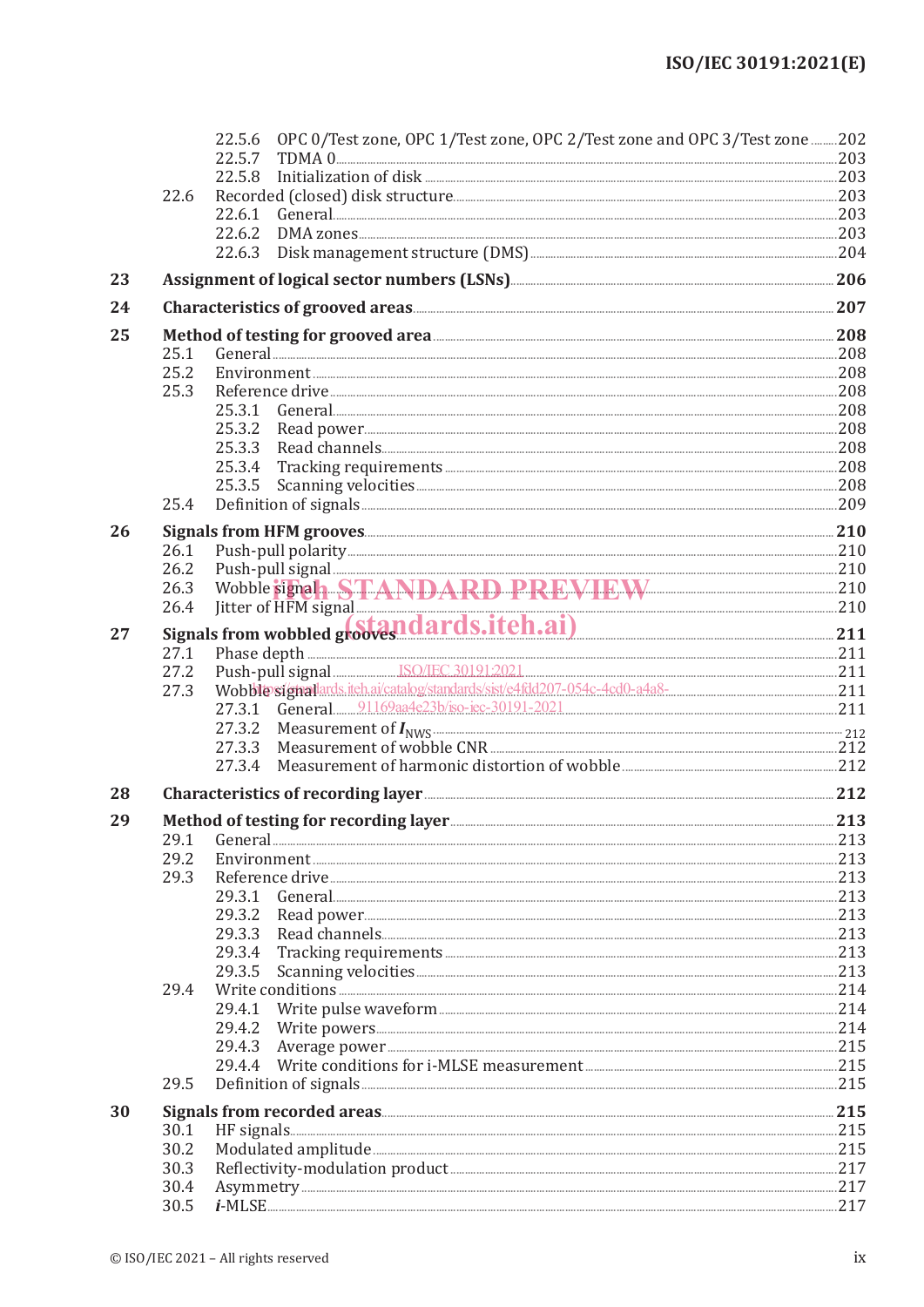|                                                                                                 | 30.6                         |                                                                                                                                                                                                            |  |
|-------------------------------------------------------------------------------------------------|------------------------------|------------------------------------------------------------------------------------------------------------------------------------------------------------------------------------------------------------|--|
| 31                                                                                              |                              |                                                                                                                                                                                                            |  |
| 32                                                                                              |                              | Characteristics of user data 219                                                                                                                                                                           |  |
| 33                                                                                              | 33.1<br>33.2<br>33.3         | Method of testing for user data <b>Method</b> of testing for user data <b>Method</b> of testing for user data <b>Method</b><br>General 219 219<br>33.3.1<br>33.3.2<br>33.3.3<br>33.3.4<br>33.3.5<br>33.3.6 |  |
| 34                                                                                              | 33.4<br>34.1<br>34.2<br>34.3 |                                                                                                                                                                                                            |  |
| 35                                                                                              |                              |                                                                                                                                                                                                            |  |
|                                                                                                 |                              |                                                                                                                                                                                                            |  |
|                                                                                                 |                              | Annex B (normative) Measurement of reflectivity<br>Annex C (normative) Measurement of scratch resistance of cover layer                                                                                    |  |
|                                                                                                 |                              |                                                                                                                                                                                                            |  |
|                                                                                                 |                              |                                                                                                                                                                                                            |  |
|                                                                                                 |                              | Annex E (normative) Measurement of wobble amplitude<br>SO/JEC 30191:2021                                                                                                                                   |  |
|                                                                                                 |                              |                                                                                                                                                                                                            |  |
|                                                                                                 |                              |                                                                                                                                                                                                            |  |
|                                                                                                 |                              | Annex H (normative) HF signal pre-processing for i-MLSE(integrated maximum likelihood<br>sequence error estimation) measurements <b>Example 254</b>                                                        |  |
|                                                                                                 |                              | Annex I (normative) Measurement procedures <b>Engineeral and Separate 266</b>                                                                                                                              |  |
|                                                                                                 |                              |                                                                                                                                                                                                            |  |
|                                                                                                 |                              |                                                                                                                                                                                                            |  |
|                                                                                                 |                              | Annex L (informative) Measurement of impact resistance of cover layer <b>Engineer 283</b>                                                                                                                  |  |
|                                                                                                 |                              | Annex M (informative) Groove deviation and the wobble amplitude <b>measure and the set of the 285</b>                                                                                                      |  |
|                                                                                                 |                              | Annex N (informative) Guideline for write pulse adjustment using L-SEAT edge shift287                                                                                                                      |  |
| Annex O (normative) Specific requirements for type TL/D disk <b>Manual Club and Section</b> 295 |                              |                                                                                                                                                                                                            |  |
| Annex P (informative) Bonding of type TL/D disk <b>Manufacture 2018</b> 297                     |                              |                                                                                                                                                                                                            |  |
|                                                                                                 |                              |                                                                                                                                                                                                            |  |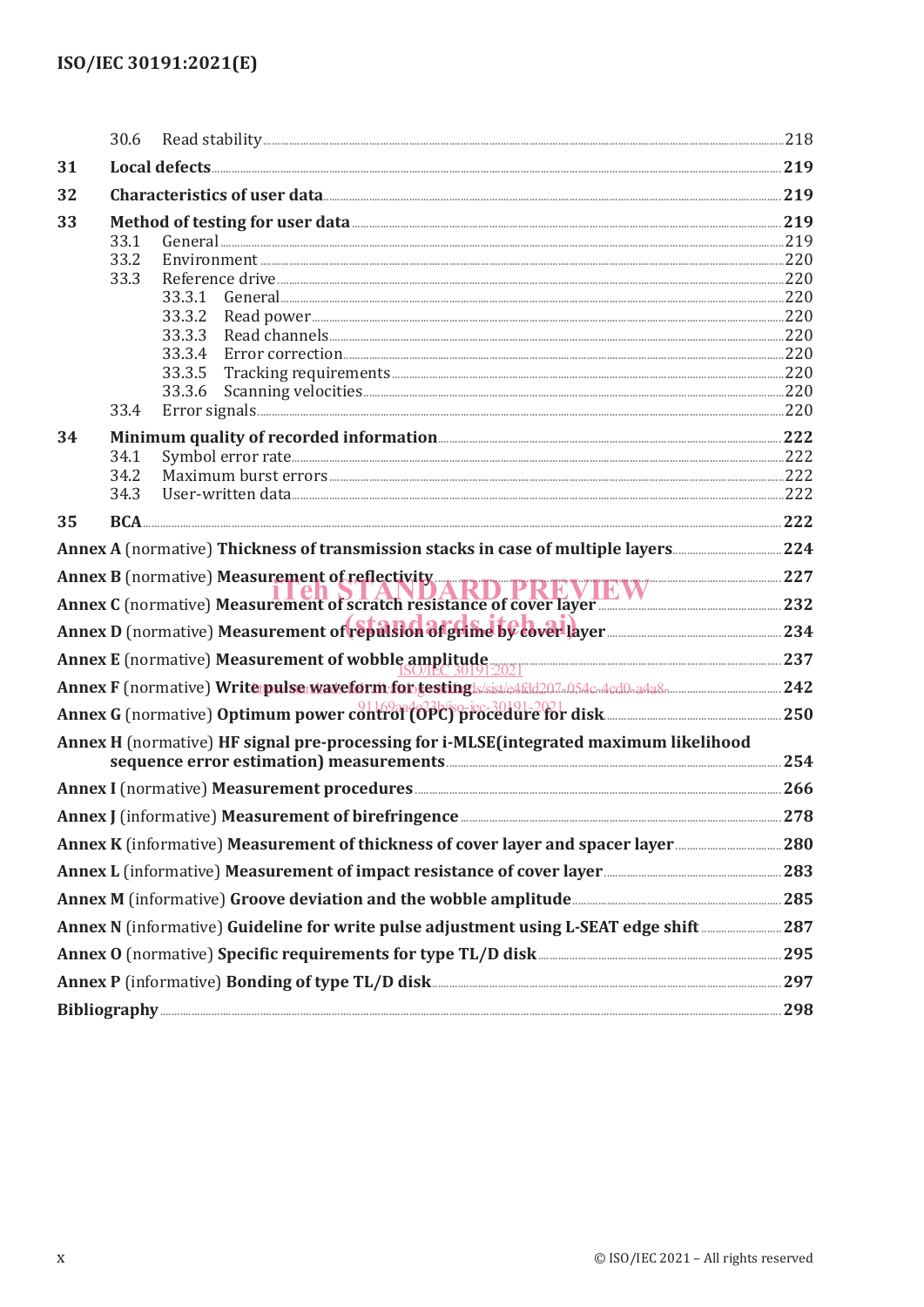### **Foreword**

ISO (the International Organization for Standardization) and IEC (the International Electrotechnical Commission) form the specialized system for worldwide standardization. National bodies that are members of ISO or IEC participate in the development of International Standards through technical committees established by the respective organization to deal with particular fields of technical activity. ISO and IEC technical committees collaborate in fields of mutual interest. Other international organizations, governmental and non-governmental, in liaison with ISO and IEC, also take part in the work.

The procedures used to develop this document and those intended for its further maintenance are described in the ISO/IEC Directives, Part 1. In particular, the different approval criteria needed for the different types of document should be noted. This document was drafted in accordance with the editorial rules of the ISO/IEC Directives, Part 2 (see www.iso.org/directives).

Attention is drawn to the possibility that some of the elements of this document may be the subject of patent rights. ISO and IEC shall not be held responsible for identifying any or all such patent rights. Details of any patent rights identified during the development of the document will be in the Introduction and/or on the ISO list of patent declarations received (see www.iso.org/patents) or the IEC list of patent declarations received (see http://patents.iec.ch).

Any trade name used in this document is information given for the convenience of users and does not constitute an endorsement.

For an explanation of the voluntary nature of standards, the meaning of ISO specific terms and<br>expressions related to conformity assessment, as well as information about ISO's adherence to the expressions related to conformity assessment, as well as information about ISO's adherence to the enpressions related to comormity discussioning to well as information assat loss admirante to the<br>World Trade Organization (WTO) principles in the Technical Barriers to Trade (TBT), see www.iso.org/ iso/foreword.html.

This document was prepared by Joint Section 2002 Committee ISO/IEC JTC 1, *Information Technology*, subcommittee SC 23, *Digitally recorded media for information interchange and storage*. 91169aa4e23b/iso-iec-30191-2021

This third edition cancels and replaces the second edition (ISO/IEC 30191:2015), which has been technically revised. It also incorporates the Amendment ISO/IEC 30191:2015/Amd.1 :2019.

The main change compared to the previous edition is the addition of requirements for physical access control and reserved area of BD application.

Any feedback or questions on this document should be directed to the user's national standards body. A complete listing of these bodies can be found at www.iso.org/members.html.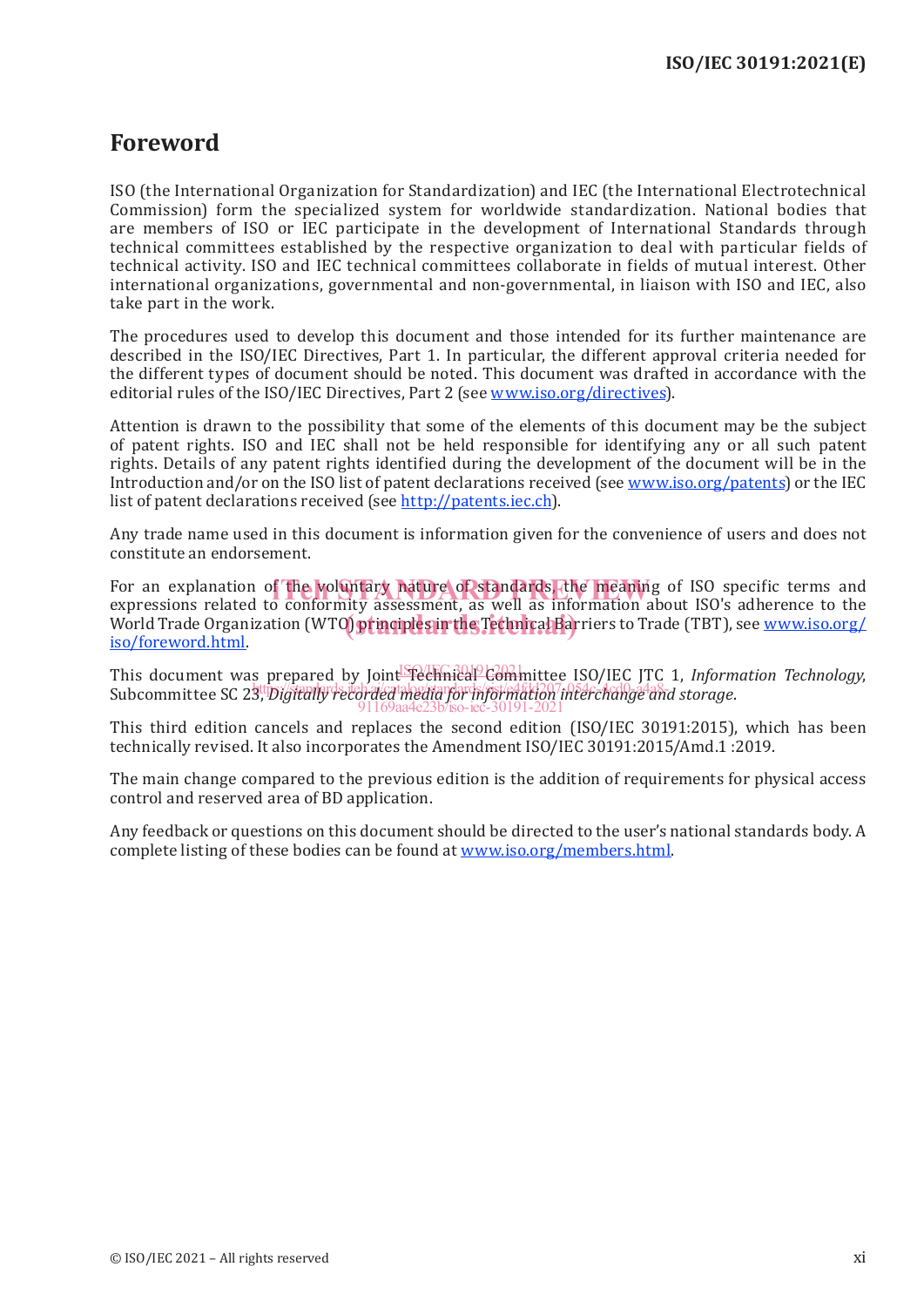## **Introduction**

In March 2002, the Blu-ray Disc Founders, or BDF, came together to create optical disk formats with the large capacity and high-speed transfer rates that would be needed for recording and reproducing highdefinition video content.

The Blu-ray Disc Association (BDA) issued the first version of the Blu-ray Disc™ Recordable Format Part1 in October 2005, and Version 1.3 of the Blu-ray Disc™ Recordable Format Part 1 in April 2008, which enabled the recording velocity up to 6x. In June 2010, the BDA issued Blu-ray Disc™ Recordable Format Part 1 Version 2.0, which specifies the TL and QL of BD recordable disk.

To keep the compatibility of the removable medium in the market, just to make a standard is not enough, and it is necessary to check that the disks and devices can satisfy the specifications.The BDA also conducts verification activities for the disks and devices and has established more than 10 testing centers in Asia, Europe and the USA.

Blu-ray<sup>TM</sup> disks, players, recorders and PC drives/software based on BDA standards became popular all over the world. The BDA gave consumer applications the highest priority in the first few years. But it was known, of course, that international standardization would be required before many government entities and their contractors would be allowed to use Blu-ray Disc™. In January and February 2011, the BDA was formally requested to consider international standardization. The reason for this was to enable the inclusion of writable BDs, along with DVDs and CDs, in an International Standard specifying test methods for the estimation of lifetime of optical storage media for long-term data storage. In October 2011, the BDA responded that it had decided to pursue international standardization of the basic physical formats for the Recordable and Rewritable Blu-ray™ Format. I

In December 2011, the BDA sent project proposals for international standardization of four formats.<br>ISO (IEC 20100, ISO (IEC 20101, ISO (IEC 20102 and ISO (IEC 20102 were published in 2012) ISO/IEC 30190, ISO/IEC 30191, ISO/IEC 30192 and ISO/IEC 30193 were published in 2013.

A few additional specifications are required in  $\frac{1}{2}$  order to write and read video-recording applications, such as the BDMV and BDAV formats, which have been specified by the BDA for use on BD recordable disks. These specifications, which are related to the BD application, the file system or the content protection system, are required for the disk, the generating system and the receiving system1).

The International Organization for Standardization (ISO) and International Electrotechnical Commission (IEC) draw attention to the fact that it is claimed that compliance with this document may involve the use of a patent.

ISO and IEC take no position concerning the evidence, validity and scope of this patent right.

The holder of this patent right has assured ISO and IEC that he/she is willing to negotiate licences under reasonable and non-discriminatory terms and conditions with applicants throughout the world. In this respect, the statement of the holder of this patent right is registered with ISO and IEC. Information may be obtained from the patent database available at www.iso.org/patents.

Attention is drawn to the possibility that some of the elements of this document may be the subject of patent rights other than those in the patent database. ISO and IEC shall not be held responsible for identifying any or all such patent rights.

NOTE Blu-ray™, Blu-ray Disc™ and the logos are trademarks of the Blu-ray Disc Association.

<sup>1)</sup> For more information of the BD application, the content-protection system and the additional requirements for the Blu-ray™ Format specifications, see http://www.blu-raydisc.info.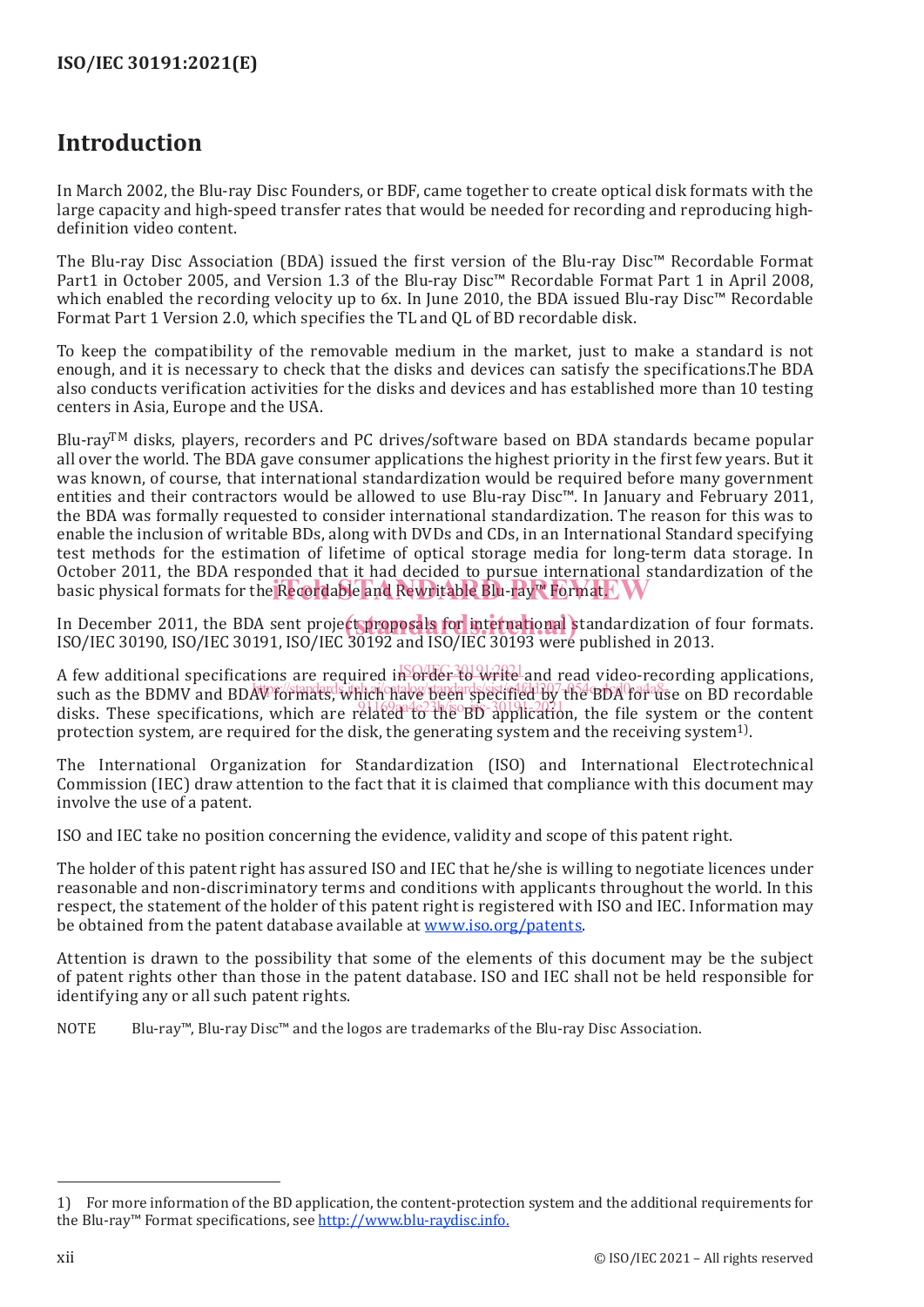## **Information technology — Digitally recorded media for information interchange and storage — 120 mm Triple Layer (100,0 Gbytes single sided disk and 200,0 Gbytes double sided disk) and Quadruple Layer (128,0 Gbytes single sided disk) BD Recordable disk**

#### **1 Scope**

This document specifies the mechanical, physical and optical characteristics of a 120 mm recordable optical disk with a capacity of 100,0 Gbytes, 128,0 Gbytes or 200,0 Gbytes. It specifies the quality of the recorded and unrecorded signals, the format of the data and the recording method, thereby allowing for information interchange by means of such disks. User data can be written once and read many times using a non-reversible method. This disk is identified as BD recordable disk.

This document specifies the following:

- three related but different types of this disk;
- the conditions for conformance; ANDARD PREVIEW
- the environments in which the disk is to be operated and stored;
- the mechanical and physical characteristics of the disk, so as to provide mechanical interchange between data processing systems; ISO/IEC 30191:2021
- the format of the information on the disk, including the physical disposition of the tracks and sectors; https://standards.iteh.ai/catalog/standards/sist/e4fdd207-054c-4cd0-a4a8-
- the error correcting codes and the coding method used;
- the characteristics of the signals recorded on the disk, enabling data processing systems to read the data from the disk.

This document provides for interchange of disks between disk drives. Together with a standard for volume and file structure, it provides for full data interchange between data processing systems.

#### **2 Normative references**

The following documents are referred to in the text in such a way that some or all of their content constitutes requirements of this document. For dated references, only the edition cited applies. For undated references, the latest edition of the referenced document (including any amendments) applies.

ISO/IEC 646, *Information technology — ISO 7 bit coded character set for information interchange*

ISO 9352, *Plastics — Determination of resistance to wear by abrasive wheels*

ISO/IEC 30193, *Information technology — Digitally recorded media for information interchange and storage — 120 mm Triple Layer (100,0 Gbytes per disk) BD Rewritable disk*

IEC 60068-2-2, *Environmental testing — Part 2-2: Tests — Test B: Dry heat*

IEC 60068-2-30, *Environmental testing — Part 2-30: Tests — Test Db: Damp heat, cyclic (12 h + 12 h cycle)*

IEC 60950-1, *Information technology equipment — Safety — Part 1: General requirements*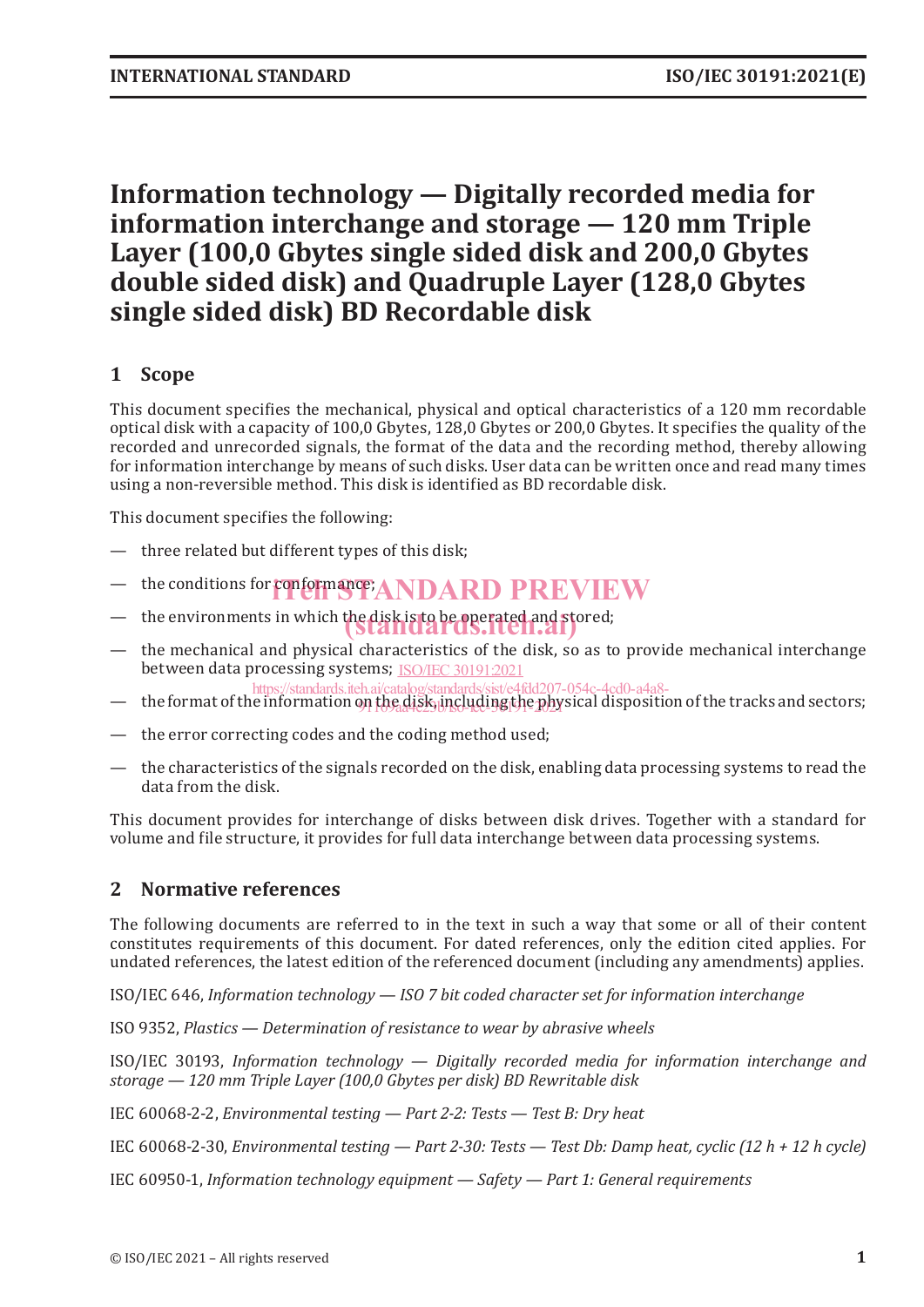#### **ISO/IEC 30191:2021(E)**

#### **3 Terms and definitions**

For the purposes of this document, the terms and definitions given in ISO/IEC 30193 and the following apply.

ISO and IEC maintain terminological databases for use in standardization at the following addresses:

- ISO Online browsing platform: available at https://www.iso.org/obp
- IEC Electropedia: available at http://www.electropedia.org/

#### **3.1**

#### **case**

housing for an optical disk, that protects the disk and facilitates disk interchange

#### **3.2**

#### **mark polarity**

polarity of reflectivity change when marks are recorded

#### **4 Symbol and abbreviated terms**

| ac         | alternating current          | <b>MSB</b>  | most significant byte                                                                                               |
|------------|------------------------------|-------------|---------------------------------------------------------------------------------------------------------------------|
| ADIP       | address in pre-groove        | msb         | most significant bit                                                                                                |
| <b>APC</b> | automatic power control STAN | MSKA        | <b>RI</b> minimum shift keying                                                                                      |
| AU         | address unit                 |             | (standards.itchbone wobble                                                                                          |
| <b>AUN</b> | address unit number          |             | ISNAEC 30191numerical aperture                                                                                      |
| <b>BCA</b> | burst-cutting area           |             | https://standards.iteh.ai/catalog/standards/sist/e4fdd207-054c-4cd0-a4a8-<br>91169aa42BZ/jso-iec-non-return-to-zero |
| <b>BIS</b> | burst-indicating subcode     | <b>NRZI</b> | non-return-to-zero inverting                                                                                        |
| <b>BPF</b> | band-pass filter             | <b>NWA</b>  | next writable address                                                                                               |
| CAV        | constant angular velocity    | <b>NWL</b>  | nominal wobble length                                                                                               |
| cbs        | channel bits                 | <b>OPU</b>  | optical pick-up unit                                                                                                |
| <b>CNR</b> | carrier-to-noise ratio       | PAA         | physical ADIP address                                                                                               |
| dc         | direct current               | PIC         | permanent information and control data                                                                              |
| <b>DCZ</b> | drive calibration zone       | PLL         | phase-lock loop                                                                                                     |
| <b>DDS</b> | disk definition structure    | PoA         | post-amble                                                                                                          |
| <b>DFL</b> | defect list                  | PP          | push-pull                                                                                                           |
| DI         | disk information             | pp          | peak-to-peak                                                                                                        |
| DL         | dual layer                   | PrA         | pre-amble                                                                                                           |
| <b>DMA</b> | disk management area         | <b>PSN</b>  | physical sector number                                                                                              |
| <b>DMS</b> | disk management structure    | QL          | quadruple layer                                                                                                     |
| <b>DSV</b> | digital sum value            | $R_{\rm H}$ | relative humidity                                                                                                   |